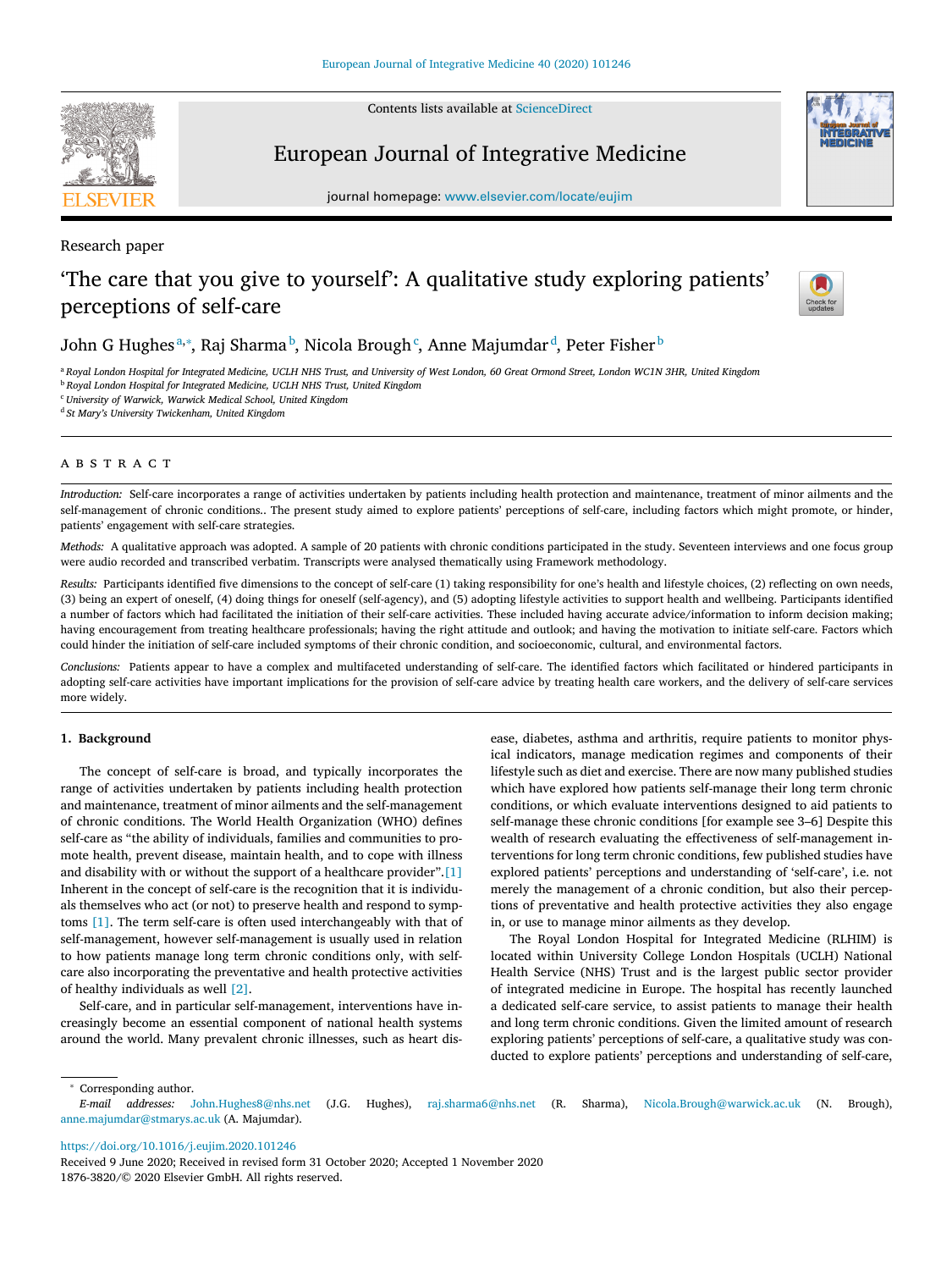and to identify factors which might promote or hinder utilisation of selfcare activities. The findings of the study will be used to inform the RL-HIM self-care service, including the interventions provided and modes of delivery.

### **2. Methods**

A qualitative approach was adopted to explore patients' perceptions of self-care, and identify factors which may promote, or hinder, patients' engagement with self-care strategies. A random sample of 200 NHS outpatients who had attended either RLHIM or the adjacent National Hospital for Neurology and Neurosurgery (NHNN) were invited to participate in the study. Patients were selected from RLHIM/NHNN clinics known to include conditions amenable to improvements from self-care approaches (fibromyalgia; musculoskeletal conditions; movement disorders; chronic fatigue; and, multiple sclerosis). As large numbers of patients routinely use these services the decision was made to invite a random sample of 200 patients to take part in the study (40 patients from each of the five services). This was to ensure that the study sample had patients represented with each condition, and that all those invited who wanted to participate were able to. Invitations were only sent to patients who had attended a RLHIM/NHNN clinic within one month prior to the randomisation process, who resided in Greater London, and were older than 18 years old. In addition it was an inclusion criteria that patients had a sufficient ability to understand English (as judged by the researchers), and be willing to participate in the study and take part in an interview/focus group; however, no patients were excluded on this basis.

Randomisation was performed by a member of RLHIM staff not involved in the research study using a random number generator. An invitation letter and patient information sheet for the study was posted to selected patients, explaining what participation entailed and their rights as a participant. Interested patients returned a contact sheet to a member of the research team who subsequently telephoned them, discussed the qualitative study, obtained verbal consent, and arranged either a oneto-one interview or focus group depending on patient preference. All patients willing to participate were interviewed. Seventeen interviews and one focus group were arranged at RLHIM at a time convenient for patients. Participants were able to claim their travel expenses to attend the interview/focus group. Interviews/focus group were conducted between March 2018 and July 2018. All interviews/focus group were conducted by the same member of the research team (JH). Patients provided written consent immediately prior to the interview/focus group.

The interviews/focus groups were directed by a topic guide. The main areas which were explored within the interviews/focus group were patients' understanding of the term 'self-care', their experiences of using self-care strategies, factors which they felt facilitated or hindered their engagement with self-care, and what self-care activities or services they would like to see provided within the NHS. In each case participants were initially asked broad open-ended questions, with follow up probing questions used were appropriate. The topic guide was updated throughout the study to incorporate emerging themes. Interviews/focus group were audio recorded and transcribed verbatim. The interviews and focus group lasted for between 30 and 90 minutes. Transcripts were analysed thematically using Framework methodology, a manual, matrix method, which facilitates thematic and cross-case interpretation [\[7,8\]](#page-4-0). Analysis proceeded in five stages:

- Familiarisation. Transcripts read and re-read by members of the research team to familiarise and immerse in the data.
- Identification of the thematic framework. Key issues, concepts and themes arising from the data were identified by the research team, and grouped thematically to construct a conceptual framework.
- Indexing. Three of the research team independently applied the thematic framework to the same transcript to explore any differences

in application. The thematic framework was then applied systematically to all the data (NB).

- Charting. Thematic matrices were constructed for all identified categories/subcategories to further summarise and synthesise the indexed data (NB).
- Detection, categorization and classification. The original research questions were reconsidered, and the charts examined in order to define concepts, map the range and nature of phenomena, find any associations and provide explanations (NB).

Ethical approval for this qualitative study was obtained from the Office for Research Ethics Committees Northern Ireland [REC reference number: 14/NI/0007].

#### *2.1. Sample*

A sample of 20 RLHIM/NHNN patients participated in the qualitative study. Thirteen patients had primarily received treatment at RLHIM, and 7 from the NHNN (some patients had received treatment from both hospitals). Six participants had primarily been referred for fibromyalgia, 5 for musculoskeletal conditions, 4 for movement disorders, 3 for chronic fatigue and 3 for multiple sclerosis. The age range of the participants was 36-83 years (mean 58.4 years), and 14 were female and 6 male. Seventeen participants took part in one-to-one interviews, and 3 participated in a focus group.

## **3. Results**

Analysis of the qualitative data revealed major categories and subcategories relating to patients' perceptions and experiences of self-care. Major categories were linked to the aims of the study and included '*perceptions of self-care*', '*practice of self-care*', and '*future self-care services*.'

#### *3.1. Perceptions of self-care*

Participants identified five dimensions to their concept of self-care. These included, (1) taking responsibility for one's health and lifestyle choices, (2) reflecting on own needs, (3) being an expert of oneself, (4) doing things for oneself (self agency), and (5) adopting lifestyle activities to support health and wellbeing (typically exercise, diet, meditation, and education). Collectively, participants indicated self-care was utilised to support the mental, physical, social and spiritual aspects of their health.

## *3.2. 'Self-care is like the care that you give to yourself I think.' [SC07]*

*'Things you can do for yourself to optimize your health and condition, whatever they may be whether it's exercise, meditation or whatever.'* [SC14]

*'I define self-care as, number one is responsibility, I take responsibility for my actions. Whether it's psychological, whether it's emotional, whether it's physical, or whether it's spiritual.'* [SC17]

Participants' understanding of self-care was found to be influenced by a number of factors. These factors included participants' beliefs about health generally; the amount of time spent with, and nature of their interactions with, treating healthcare professionals; whether they had made a conscious decision to educate themselves regarding self-care; their access to relevant information; and the exchange of information between themselves and others with the same condition (shared knowledge, experience, understanding, and encouragement).

Participants' perceptions of the nature of their interactions with healthcare professionals regarding self-care advice varied considerably. Most participants indicated that they felt that no treating healthcare professional had ever provided any advice or guidance relating to selfcare initiatives which they could employ to help manage their health and chronic condition. Those who had received self-care advice tended to indicate that this consisted of suggesting lifestyle changes, often in a collaborative approach between patient and healthcare professional.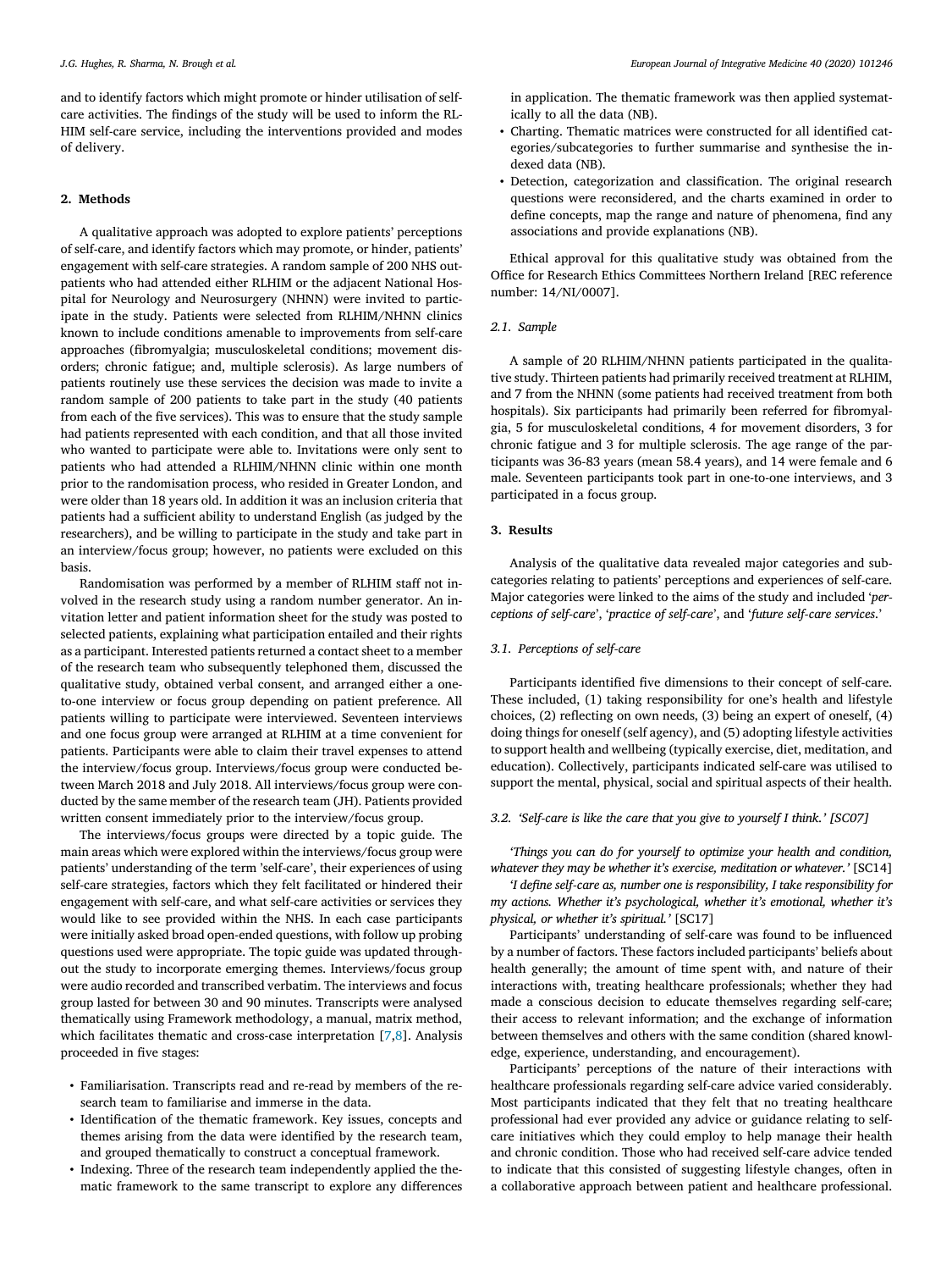However, it should be noted that in some cases participants highlighted that they felt they had received conflicting advice from different healthcare professionals. It is also worth noting that not all participants felt the nature of self-care engagement was collaborative, with some participants indicating they felt they were dictated to regarding self-care activities ('you must do'), or felt threatened into engaging with suggested self-care activities ('attend classes or else').

*'I've not had a session where someone has sat down and gone right, let's talk about all the things you can do specifically. They tend to have been, urologist or the physio or the MS nurse of the occupational health team, they've all got different areas and they discuss a few things within that area that I can do.'* [SC05]

*'I find as a patient a lot of the things I have to find out for myself. There wasn't anything to help me along the way…. I just found that the best they could do was really just put a prescription in your hand, and everything else I had to basically research and find myself and ask for.'* [SC08]

*'But self-care to me, is when the patient has equal, is an equal participant in the care. So there is the clinician and the patient and the patient obviously has to choose the intervention, but there is that dialogue between the clinician and the patient, at the moment it's too weighted in favour of the clinician in terms of empowerment.'* [SC09]

*'Self-care, no one has mentioned that word at all in the neurology side to me at all.'* [SC10]

Outside of clinical encounters, participants indicated they accessed self-care information through a variety of channels with the internet providing access to many of these. These included patient forums, journals, documentaries, and attending relevant classes. Participants learnt through exploration what worked for them and what didn't, by modifying aspects such as diet, supplementation, and home aids, as well as through time spent with peers with whom they had shared experiences and understanding.

The participants identified that conflicting approaches to healthcare can create tensions between healthcare professionals and patients and effect treatment outcomes. Some were cautious about adopting the assumption that all advice given from within the NHS was up to date and rigorous. Many desired an evidence based approach to self-care advice, as opposed to having to rely on the personal experiences of others within formats such as online forums.

*'The long-term condition part, you want a bit more evidence and things there to do this wellbeing thing, and it's not really there because you're getting very conflicting information.'* [SC10]

## *3.3. Practice of self-care*

The types of self-care practiced by participants in this study varied from good nutrition through to exercise, relaxation techniques and using complementary and alternative methods of healthcare. Particularly for chronic fatigue, multiple sclerosis and fibromyalgia participants, planning, pacing and modifying activities accordingly was often seen as an important self-care practice. Likewise a number of participants also highlighted the importance of ensuring they had sufficient rest and sleep as being important in their self-care. Participants had initiated a wide variety of self-care activities, with varying degrees of perceived benefit to their health condition or overall wellbeing. Importantly participants engaged in these self-care activities in a trial and error fashion, maintaining those that worked for them and abandoning those which didn't.

*3.4.* 'You learn what works for you because what works for someone else might not help you at all.' *[SC05]*

*'Alexander technique I have to say as I said is fantastic, and yes I would say Alexander and homeopathy and the acupuncture actually did help.'* [SC11]

Participants identified a number of factors which had facilitated the initiation of their self-care activities. These included having accurate advice/information to inform decision making; having encouragement

from treating healthcare professionals (perceived as being part of having a good therapeutic relationship); having 'the right attitude' and being open to the idea of managing their own health and chronic condition; having the motivation to initiate self-care (which was typically underpinned by a desire to be well and wanting to pursue interests and things they loved); and finally having the confidence to ask for more information when needed was also identified by some participants as a factor in facilitating their initiation of self-care activities.

With regards to factors which participants felt had or could hinder the initiation of self-care, participants highlighted symptoms of their chronic condition, particularly pain, depression and fatigue, as being able to impede and de-motivate them in undertaking self-care activities. Other factors where linked to personal circumstances including socioeconomic (lack of finances to access, or travel for, self-care activities), and cultural and environmental conditions of health such as living and working conditions, and unemployment.

*'I used to go swimming regularly at lunchtimes, and I got slower and slower due to my symptoms, and it got to the point where I was just completely beaten after swimming for 20 minutes, so I stopped doing it.' [SC05]*

*'It's a shame that someone can not do something because they can not afford it, it's like someone can not eat because they don't have money it is shameful it is really sad. Its really sad that someone can not have access to a service.'* [SC07]

*'I've already paid an extortionate amount of money to go to Chinese acupuncture, to pay for osteopathy, chiropractors, some worked, some didn't.'* [SC08]

## *3.5. Future self-care services*

Each participant had their unique ideas about what self-care services they would like to see provided within the NHS. However, all typically perceived that any self-care provision should be holistic in nature and individualised to patient's specific requirements. Most participants were keen on group formats with self-care activities, where possible, to enable patients to share their experiences and provide peer support. Many participants highlighted that they felt there should be increased provision of self-care services within the NHS, with greater provision and access to information and therapeutic support (typically counselling/psychotherapy). Participants highlighted a range of selfcare activities which they would like to see provided, ranging from lifestyle activities such as nutrition and cooking, to psychological interventions such as mindfulness and CBT, mind-body techniques such as Tai Chi and yoga, as well as self-care complementary approaches such as the Alexander Technique. All participants had personally paid for some self-care activities, and most indicated they would be willing to pay for self-care services within the NHS if it was affordable to them and they felt they would be beneficial to their health and wellbeing.

*'The group session, by far, the biggest takeaway for me is, is not the things they're talking about as part of the session, it's the interaction with other MS sufferers, finding out what they do, you know, simple stuff like, oh you know, always get really hot at night, a silk pillow case really, really helps and I was "wow" I would, you know, never come across that talking to a professional.'* [SC05]

With regards to how participants would like to see self-care provided, again views differed, with most highlighting that different modes of delivery would be good for different self-care approaches. These included providing YouTube/apps/social media resources; one-to-one sessions with therapists to enable patients' individual stories to be heard; where appropriate group work delivered by clinicians; as well as traditional leaflets/books. The importance of healthcare professionals having longer appointment times to capitalise on information exchange/building therapeutic relationships was also highlighted by some participants.

*'I think seeing a specialist and probably having kind of a group session where you, you know, they are similar kind of cases, it does help a lot…. I*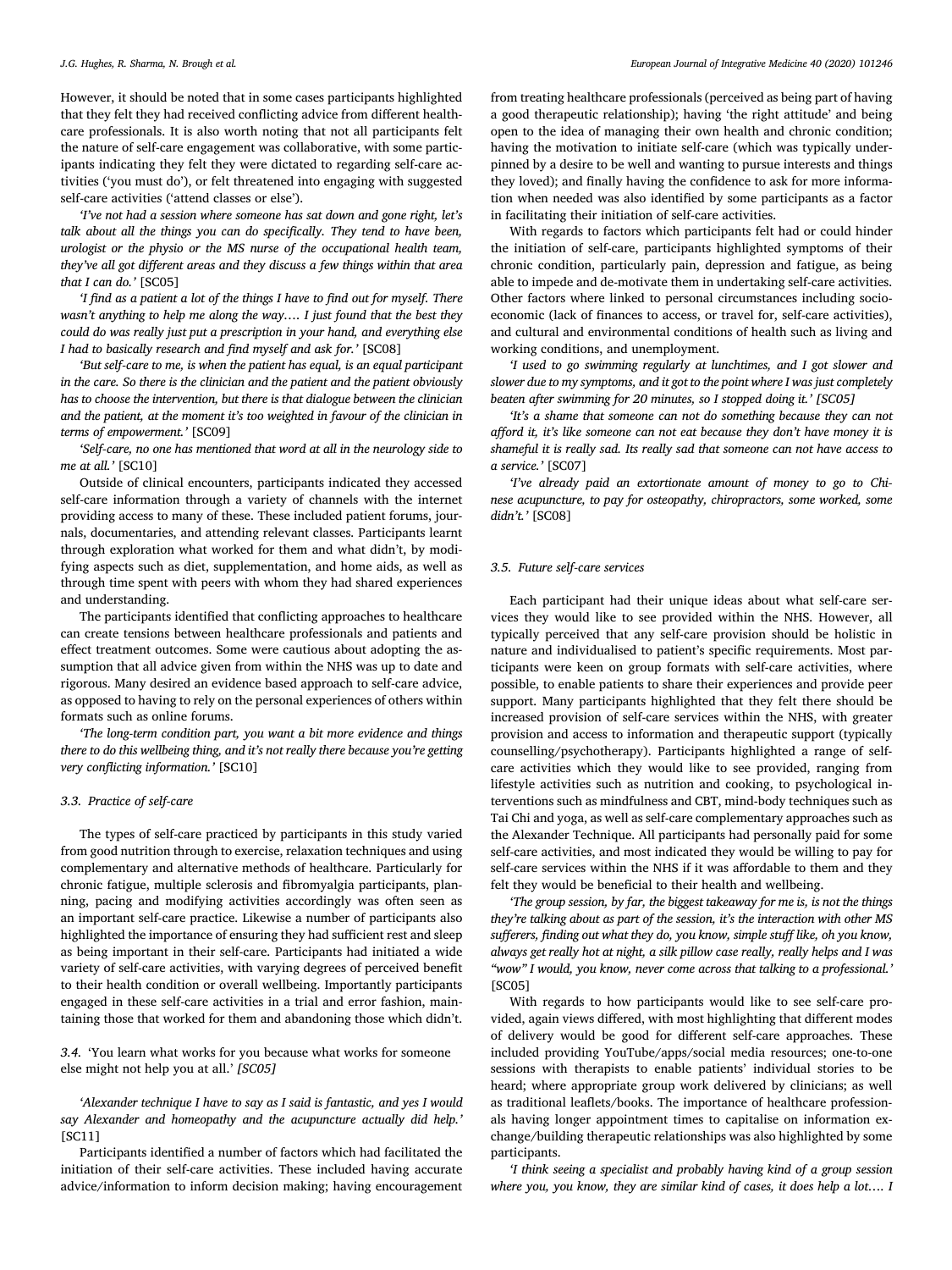*think that that would be helpful, you know, I mean these fact sheets and that kind of courses do also help I feel.'* [SC04]

*'Self-care could be a sort of learning, a mutual learning area, the hospital learning from patients, patients learning from people that were being brought in to explain the condition, talk about new research, new ideas, a sort of melting pot really of, to sort of empower people to take charge of their condition really.'* [SC09]

*'Have information about where people could look for information…. maybe a place to go for resources and listening is the easiest way to take it in I would say as well rather than reading. You could recommend books on nutrition, so what I'm saying is, leaflets giving people places they can go to, places they can go to, books they can refer to, to help them…..you know, books or websites that people could visit.'* [SC13]

#### **4. Discussion**

Previous studies have explored patients' perception of self-managing chronic long term conditions, or have evaluated self-management interventions for patients with chronic long term conditions [\[3–6\].](#page-4-0) In contrast the present study is one of the first to explore patients' perceptions of self-care, including not just how they manage a chronic long term condition, but also their perceptions of preventative and health protective activities they also engage in, or use to manage minor ailments as they develop. The participants in the present study identified various dimensions to their concept of self-care, suggesting a complex and multifaceted understanding of self-care. Participants' understanding of self-care included reflecting on their needs, taking responsibility for their health and lifestyle, being an expert of oneself, self-agency, and adopting lifestyle activities to support health and wellbeing. Participants conceptualisation of self-care appears to be fairly congruent with established definitions of self-care [\[1,2\]](#page-4-0). Where it differs is in the notion within some definitions, such as that of the WHO [\[1\],](#page-4-0) that self-care also includes those outside of the individual themselves, ie their family and community, with none of the participants perceiving their own selfcare to extend to their family and wider community. Participants in the present study were found to perceive self-care as not merely the management of the symptoms of their chronic conditions, but also activities they undertook to support the mental, physical, social and spiritual aspects of their overall health. As part of this wider process of self-care, participants were found to have used and/or desire, a variety of initiatives, ranging from lifestyle activities such as nutrition, psychological interventions such as mindfulness, mind-body techniques such as Tai Chi and yoga, as well as self-care complementary approaches such as the Alexander Technique.

A number of previous studies have explored factors which can facilitate or hinder patients' engagement with self-management initiatives for long term chronic conditions  $[9-12]$ . The findings from this study reinforce the importance of certain factors to the successful adoption of self-management practices, whilst also highlighting their importance to self-care practices too. Previous systematic reviews and syntheses of qualitative studies consistently suggest that the provision of information, having encouragement from treating healthcare professionals, selfmotivation, and self-confidence can all facilitate the successful adoption of self-management initiatives. These reviews and syntheses also indicate that, for many patients with chronic conditions, symptoms of their condition, particularly pain, depression and fatigue, frequently hinder patients in their attempts to self-manage. Previous studies have also consistently found that socioeconomic factors, including finances and living and working conditions, can also hinder patients from being successful in their self-management [\[9–12\].](#page-4-0)

Importantly the interpretive synthesis which was conducted by Harvey and colleagues [\[10\],](#page-4-0) suggests that factors depicted as facilitators or barriers can have pluralistic (sometimes opposing) meanings, and are influenced by the context within which stakeholders place self-care/selfmanagement solutions. For example, as in the present study social support has been strongly expressed in many qualitative studies as a facilitator to the adoption of self-management interventions. However, Harvey et al found it was also reported that some patients felt 'pressured' from overly supportive family or friends, or felt they were being constantly reminded of sickness when with their peer group, and therefore experienced these types of support as a barrier [\[9\].](#page-4-0)

Patients receiving conflicting advice was noted as a potential barrier to patients adopting self-management initiatives in the systematic review of qualitative studies performed by Liddy et al [\[10\].](#page-4-0) It is worth noting that the present study not only found that patients had experience of receiving contradictory advice, but also that this was perceived as negatively impacting on their self-care and treatment outcomes. For some this led to them being cautious and even critical of whether the advice they received within the NHS was current and rigorous, potentially leading to patients not adopting positive self-care initiatives. It would appear imperative to the successful delivery of self-care advice and services that information provided to patients be consistent and evidence based. This will facilitate the adoption of positive self-care initiatives by patients with chronic illnesses, improving personal health outcomes and NHS costs.

## *4.1. Limitations*

Due to the nature of the symptoms associated with the conditions of participants in this study, some may have chosen not to take part based on how impactful their symptoms were at the time of recruitment, or may have been unable to travel, and they may have different views than those who took part. The fact that participants self-selected to participate is also associated with potential bias, and as with qualitative research generally, it is not possible to generalise the findings to all patients. It is also worth noting that the study deliberately recruited patients with conditions amenable to improvements from self-care approaches, and who therefore may have greater knowledge of self-care than other patients.

#### **5. Conclusions**

The present study is one of the first to explore patients' perceptions and understanding of self-care. Patients appear to have a complex and multifaceted understanding of self-care, which is largely congruent with established definitions. Self-management interventions for chronic health conditions have often demonstrated both effectiveness and costeffectiveness. However, implementing these interventions into clinical practice has frequently encountered difficulties in encouraging patients to adopt positive self-care approaches. The identified factors which facilitated or hindered participants in adopting self-care activities have important implications for the provision of self-care advice by treating health care workers, and the development and delivery of self-care services more widely. The findings also highlight the importance of health professionals forming partnerships with patients to facilitate self-care in a way that is tailored to the patient's own understanding of self-care. An evidence based approach to self-care, which can be disseminated to patients in a collaborative approach, is desired by patients and should be prioritised within national health systems.

#### **Authors contribution**

All authors had full access to the data in the study and take responsibility for the integrity of the data and the accuracy of the data analysis. Conceptualization, JH, RS and PF; Methodology, JH, RS and PF; Investigation, JH; Formal Analysis, NB, JH, RS and AM; Resources, JH; Writing - Original Draft, JH; Writing - Review & Editing, All.

#### **Financial support**

This work was supported by joint funding from the Friends of RLHIM Charity Fund, the National Brain Appeal Small Acorns Fund, and the Patron's Fund.